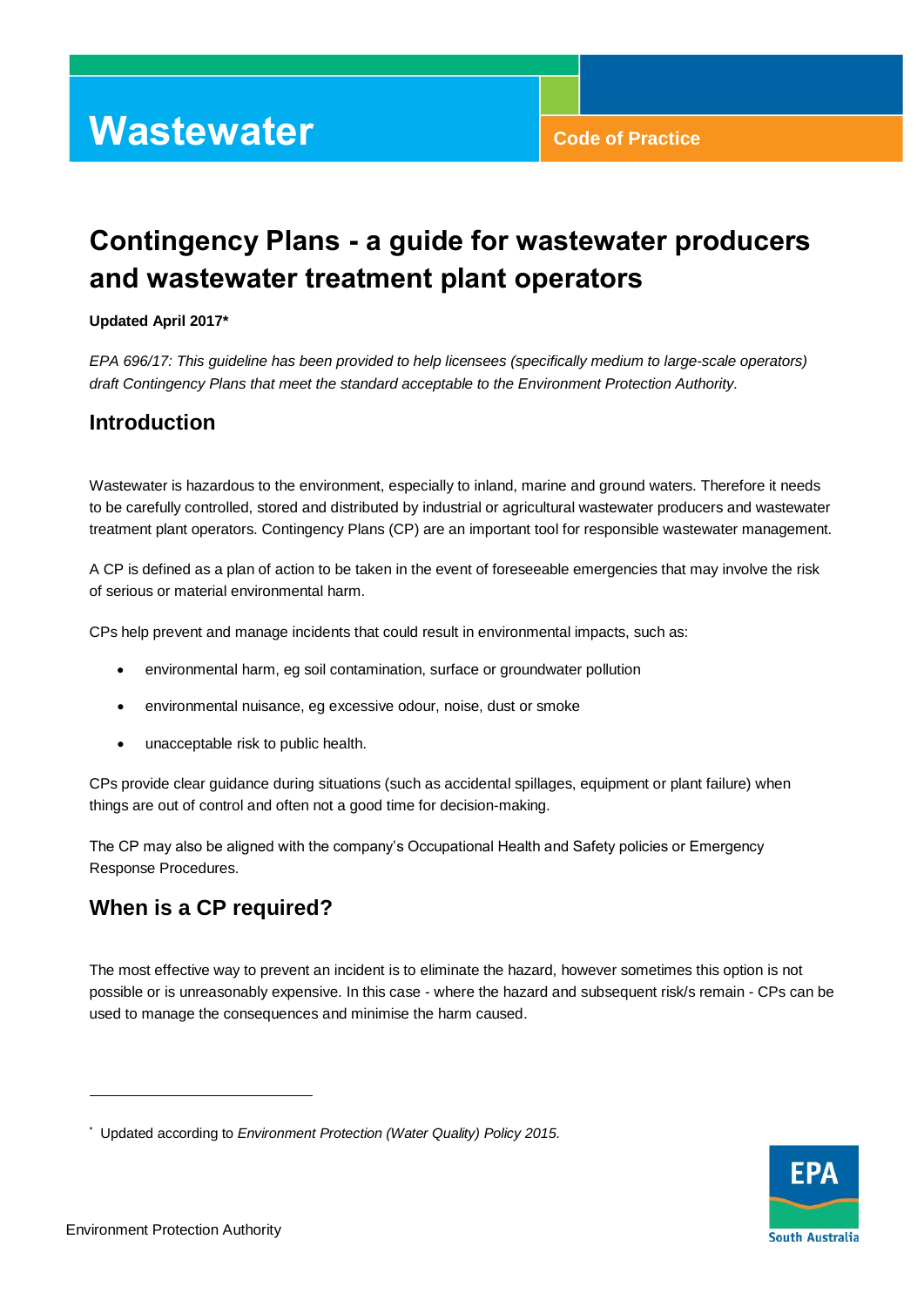There are typically three ways in which most CPs are initiated:

- the Environment Protection Authority (EPA) may require a CP through an environmental authorisation according to Section 53 of the *Environment Protection Act 1993* (the EP Act)*.* A CP would be required particularly if an activity is being undertaken in a sensitive receiving environment such as a river floodplain, near surface water, or in a designated Water Protection or Marine Protected Area, or if the facility operates on such a large scale that an incident would likely cause a high environmental impact
- a licensee may assess the risks at their site and determine that a CP is needed to meet their general environmental duty
- the EPA may require a CP for a specific identified risk.

The figure below describes the most common paths taken in initiating and implementing CPs.



**Pathways for developing and implementing a CP**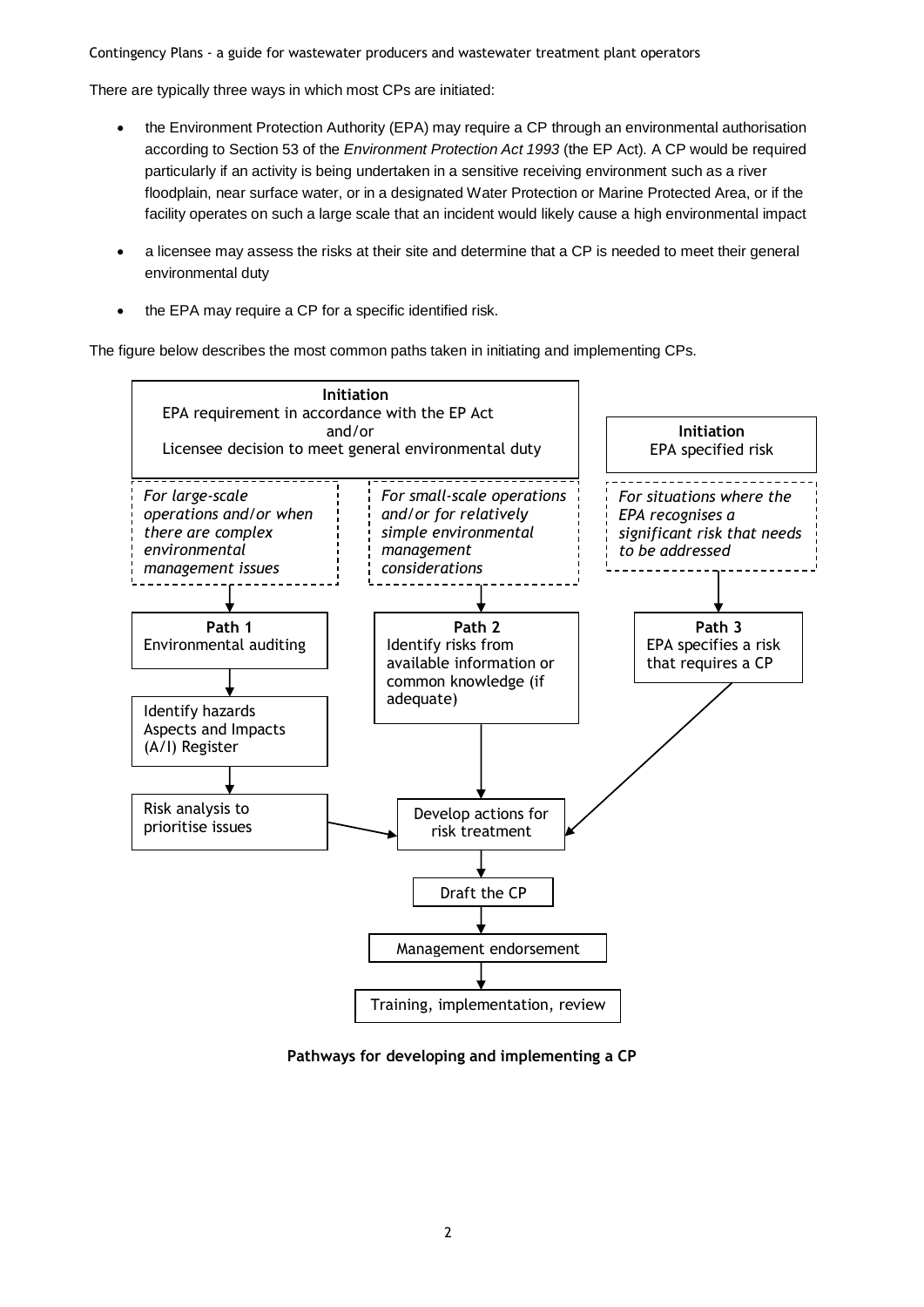## **Pathways for developing CPs**

## **General environmental duty**

Licensees have a general environmental duty, as outlined in Section 25 of the EP Act:

A person must not undertake an activity that pollutes, or might pollute, the environment unless the person takes all reasonable and practicable measures to prevent or minimise any resulting environmental harm.

CPs will assist licensees in meeting their general environmental duty and other relevant legislation requirements under the EP Act. However, more importantly, CPs can also support licensees in best management practice; providing tools to assist in environmental management, and demonstrating to stakeholders their commitment to environment protection.

The EPA recommends the development and implementation of a CP as good management practice that will benefit any facility which produces wastewater. Responsible operators should assess their site and processes to determine if they have any hazards that require a CP.

## **Environmental auditing**

Environmental risks may vary with specific site conditions, regional features and operational processes employed in the facility. In complex situations when not all information is available, the EPA recommends an auditing phase<sup>†</sup> in the plan to identify the hazards that have the potential to cause an environmental impact.

However, in straightforward cases or when all the relevant information is available, licensees can commit to a course of action to address the risks right away.

## **Identification of hazards**

During the auditing phase the licensee identifies hazards and gathers the necessary information to enable them to develop an environmental Aspects and Impacts Register (A/I Register) of their activities and products.

An example of an A/I Register used to identify and respond to hazards commonly identified in food processing industries is provided in Appendix 1.

## **Risk analysis**

l

As soon as the aspects and impacts have been identified, a risk analysis can be used to prioritise risks that require urgent measures, ideally utilising a process that engages operators and staff.

For each aspect and impact, the likelihood of an environmental incident occurring and the level of impact (consequence) is assessed as:

*Risk = consequence x likelihood*

<sup>1</sup> Environmental auditing is also a necessary component for Environmental Management Systems (EMS) to be certified to International Standard ISO 14001 standard. See [www.iso14000-iso14001-environmental](http://www.iso14000-iso14001-environmental-management.com/)[management.com](http://www.iso14000-iso14001-environmental-management.com/)*.*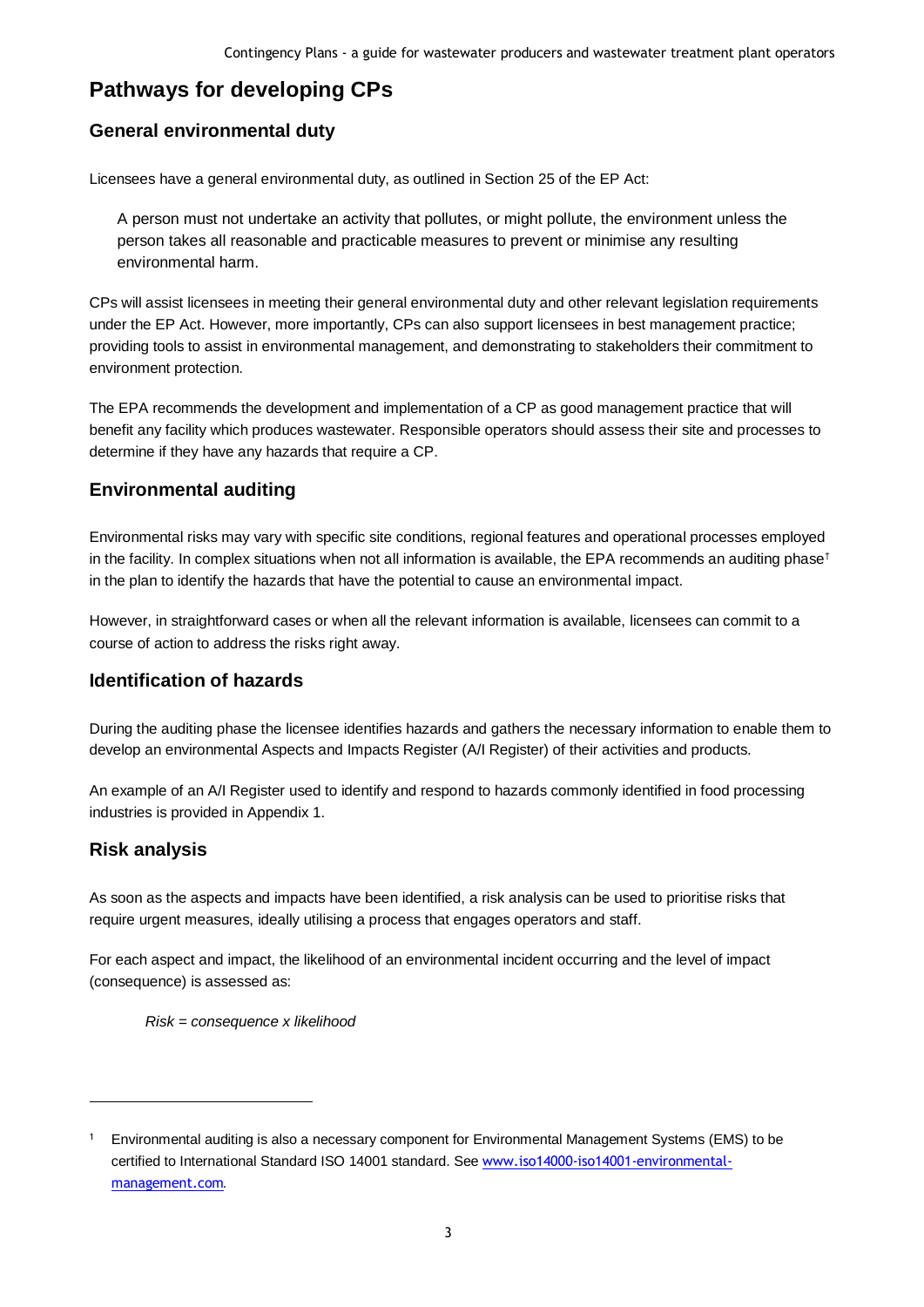This is done using a Risk Matrix (RM), such as the EPA version shown in Appendix 2. The risk can then be prioritised which will determine the type and urgency of action that is required.

Further information on risk analysis and management can be obtained from the Australian Standard AS 4360:2004 Risk Management[.](http://www.riskmanagement.com.au/)

An example of a simple risk assessment for dredging and earthworks operations is provided in Appendix 3.

### **Development of actions for risk treatment**

Once a high or significant risk is identified, appropriate risk treatment needs to be developed. The recommended hierarchy for risk treatment from highest to lowest is shown below.

- eliminating the hazard, eg replace plant equipment
- reducing the hazard, eg modify plant or equipment, install controls or alarms, build in redundancy or backup systems, engage the services of qualified contractors to manage the system
- blocking the pathway, eg bunding, fencing, provide spill kit
- administrative control, eg update or develop methods or procedures.

Eliminating the hazard is the most effective form of risk treatment, although at times this may require high capital investment. If this is the preferred option, development of an Environment Improvement Program (EIP) may be the most appropriate course of action. Otherwise, a CP utilising the other risk treatment options described above may be the best alternative.

Refer to Appendix 1 for examples of risk treatment actions that might be included in a CP.

In addition to EIP and CP, other possible courses of action include:

- a preventative maintenance program, eg inspection frequency based on run-time hours, pipe thickness testing
- wastewater irrigation management plans and monitoring programs
- training programs, eg staff environmental awareness programs, new employee/contractor site induction.

In complex facilities, such as municipal wastewater treatment plants or large-scale food processing facilities with on-site wastewater management systems, a stepwise plan of action is recommended, shown in Appendix 4.

## **Drafting the CP**

A CP can only be effective if it is clear and concise, specifically addresses all the significant risks, and where the proposed risk treatment actions can be objectively measured or demonstrated. Persons implementing the CP must be able to understand and execute these actions at indicated timelines or when the need arises.

Some guidelines and references that may be useful in the development of a CP are provided in Appendix 5.

### **Management endorsement**

The CP should be approved by company management prior to implementation.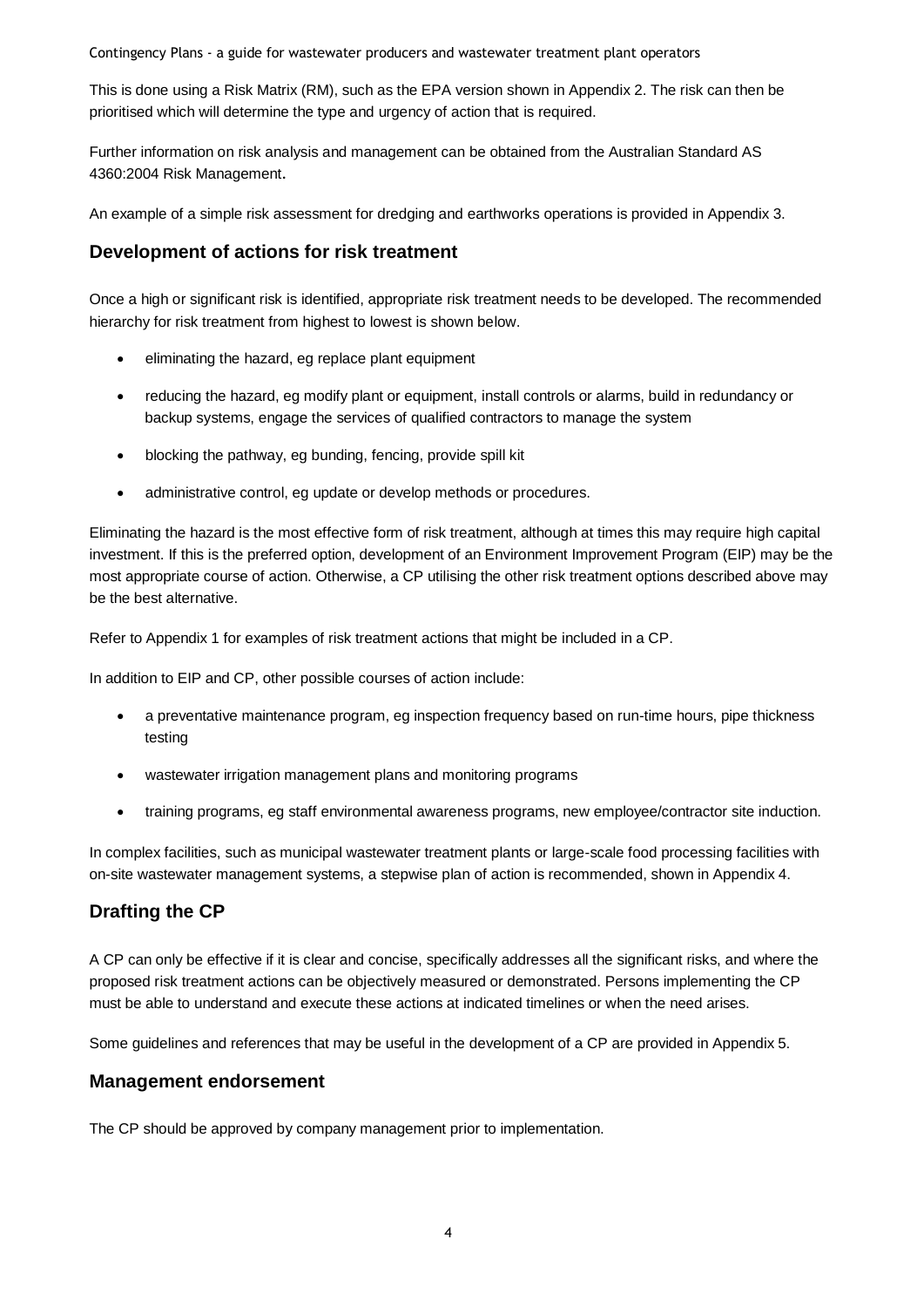## **Training, implementation and review**

For the CP implementation to be effective, appropriate training will need to be provided to both permanent and contractual staff on the actions to be undertaken in the event of an incident.

Once an incident has occurred, appropriate risk treatment will need to be incorporated in the CP to prevent similar incidents occurring in future. The EPA also recommends testing of risk treatment actions (eg prior to vintage, plant or equipment start-up), where possible to ensure that they are still appropriate to address the risks.

The CP implementation should be incorporated in the company's internal audit process.

The CP must be reviewed and updated:

- regularly (at nominated intervals preferably at least once every three years)
- in response to any alterations to processes and infrastructure that may result in increased risk of environmental harm
- in response to issues identified from process monitoring or testing
- in response to environmental incidents or serious complaints.

### **Incident notification and emergency communication procedure**

The EPA recommends that a procedure for the notification and communication of incidents be included in the CP. This procedure is most effectively presented using a flow diagram and should include:

- the company's internal protocol for reporting an incident to responsible company officers (including main and back-up staff names, titles and phone numbers)
- the protocol (including phone numbers) for reporting to relevant emergency authorities, eg Metropolitan Fire Service (MFS)/Country Fire Service (CFS), Transport SA, Department of Health (DH), EPA, Natural Resources Management (NRM) boards, local councils, etc.

It should be noted that under Section 83 of the EP Act, in case of any incident that may result in material harm or serious environmental harm, a person must, as soon as reasonably practicable after becoming aware of the incident, notify the EPA of the details of the incident. Failure to notify the EPA is an offence.

Environmental incidents must be reported using the EPA hotline 1800 100 833.

When reporting an incident, the EPA will require the following details:

- location of the incident
- time and date of the incident
- nature of the release
- licensee's name
- name and telephone number of contact person.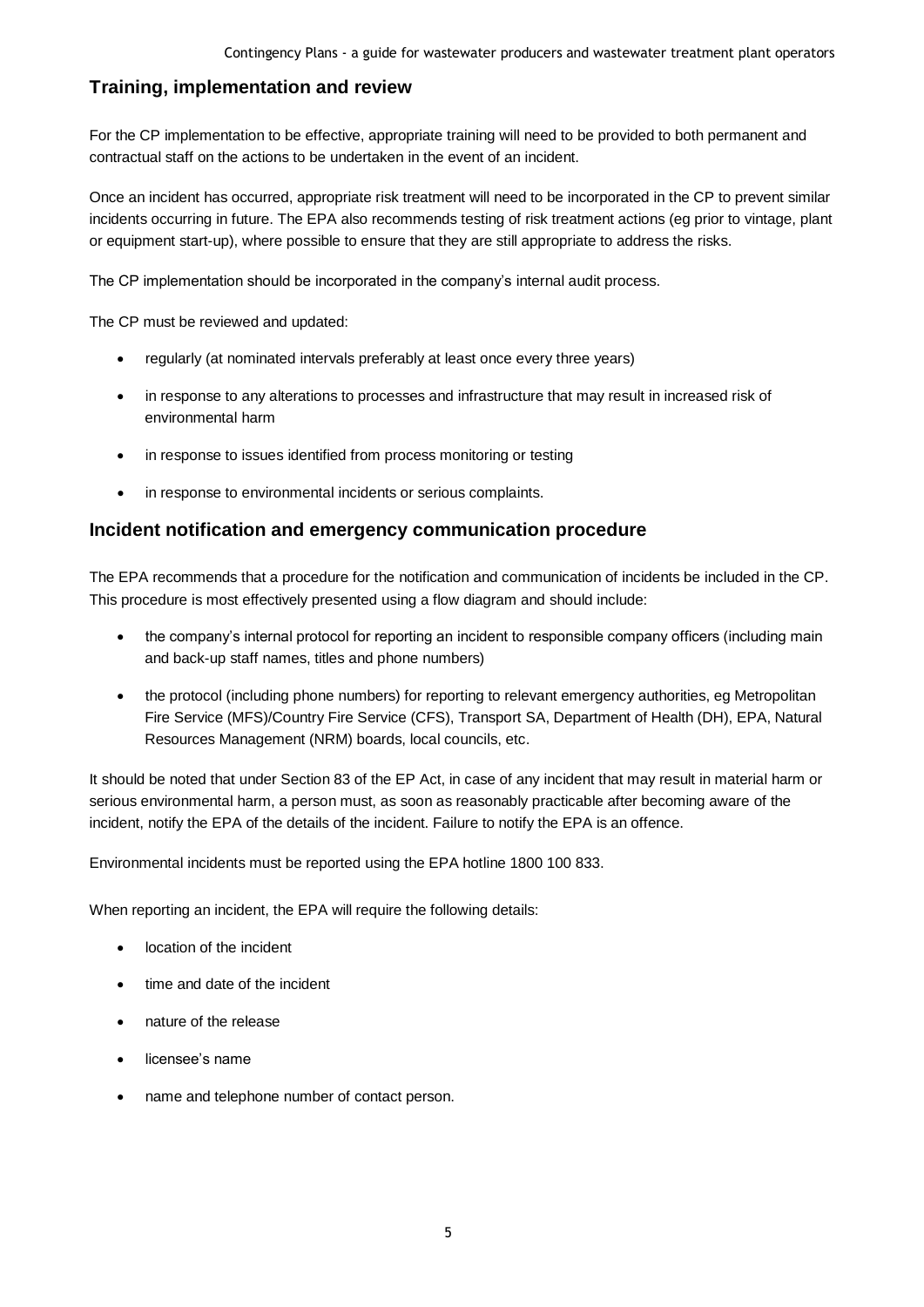### **Other relevant procedures or documents**

Implementation of the CP may require other procedures and documents such as:

- incident reporting sheets
- containment, mitigation or remediation procedures
- incident cause investigation procedures
- plant and equipment maintenance sheets
- Material Safety Data Sheets (MSDS).

These documents can be attached to the CP. However, when reports relate to other requirements of EPA Authorisations (eg Irrigation Management Plans, Environmental Monitoring Programs), to minimise unnecessary confusion they can be referenced in the CP if they are relevant to the implementation of the plan, but should not be incorporated into the document.

## **Currency of these guidelines**

These guidelines offer advice to assist in compliance with the general environmental duty and specific environmental policies. They are subject to amendment and people relying on the information should check with the EPA to ensure that it is current at any given time.

## **Disclaimer**

This publication is a guide only and does not necessarily provide adequate information in relation to every situation. This publication seeks to explain your possible obligations in a helpful and accessible way. In doing so, however, some detail may not be captured. It is important, therefore, that you seek information from the EPA itself regarding your possible obligations and, where appropriate, that you seek your own legal advice.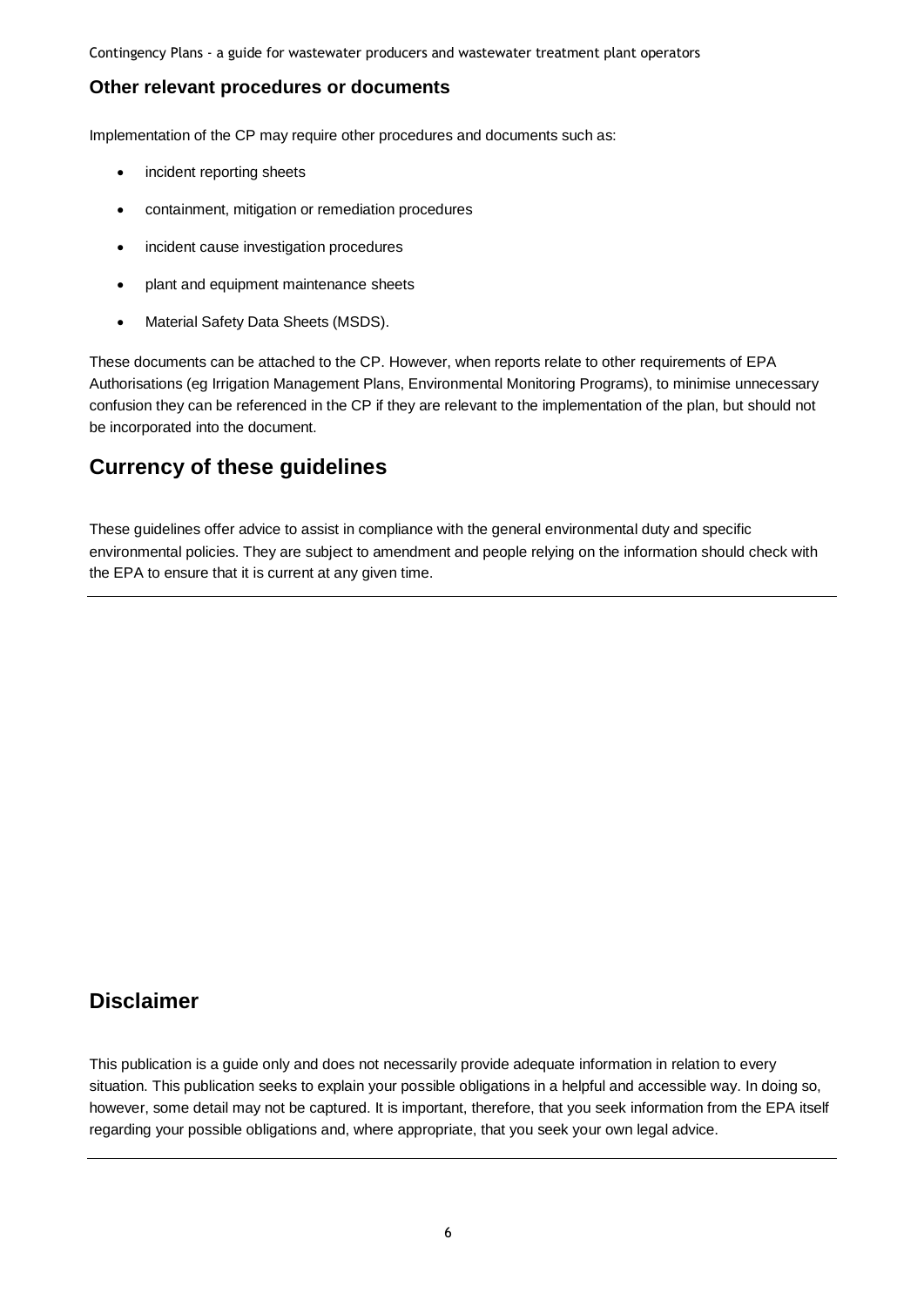## **Further information**

## **Legislation**

[Online legislation](http://www.legislation.sa.gov.au/) is freely available. Copies of legislation are available for purchase from:

Service SA Government Legislation Outlet Adelaide Service SA Centre 108 North Terrace Adelaide SA 5000

Telephone: 13 23 24 Facsimile: (08) 8204 1909 Website: [shop.service.sa.gov.au](http://shop.service.sa.gov.au/) Email: [ServiceSAcustomerservice@sa.gov.au](mailto:ServiceSAcustomerservice@sa.gov.au)

### **General information**

Environment Protection Authority GPO Box 2607 Adelaide SA 5001

| Telephone: | (08) 8204 2004         |
|------------|------------------------|
| Facsimile: | (08) 8124 4670         |
| Freecall:  | 1800 623 445 (country) |
| Website:   | www.epa.sa.gov.au      |
| Email:     | epainfo@epa.sa.gov.au  |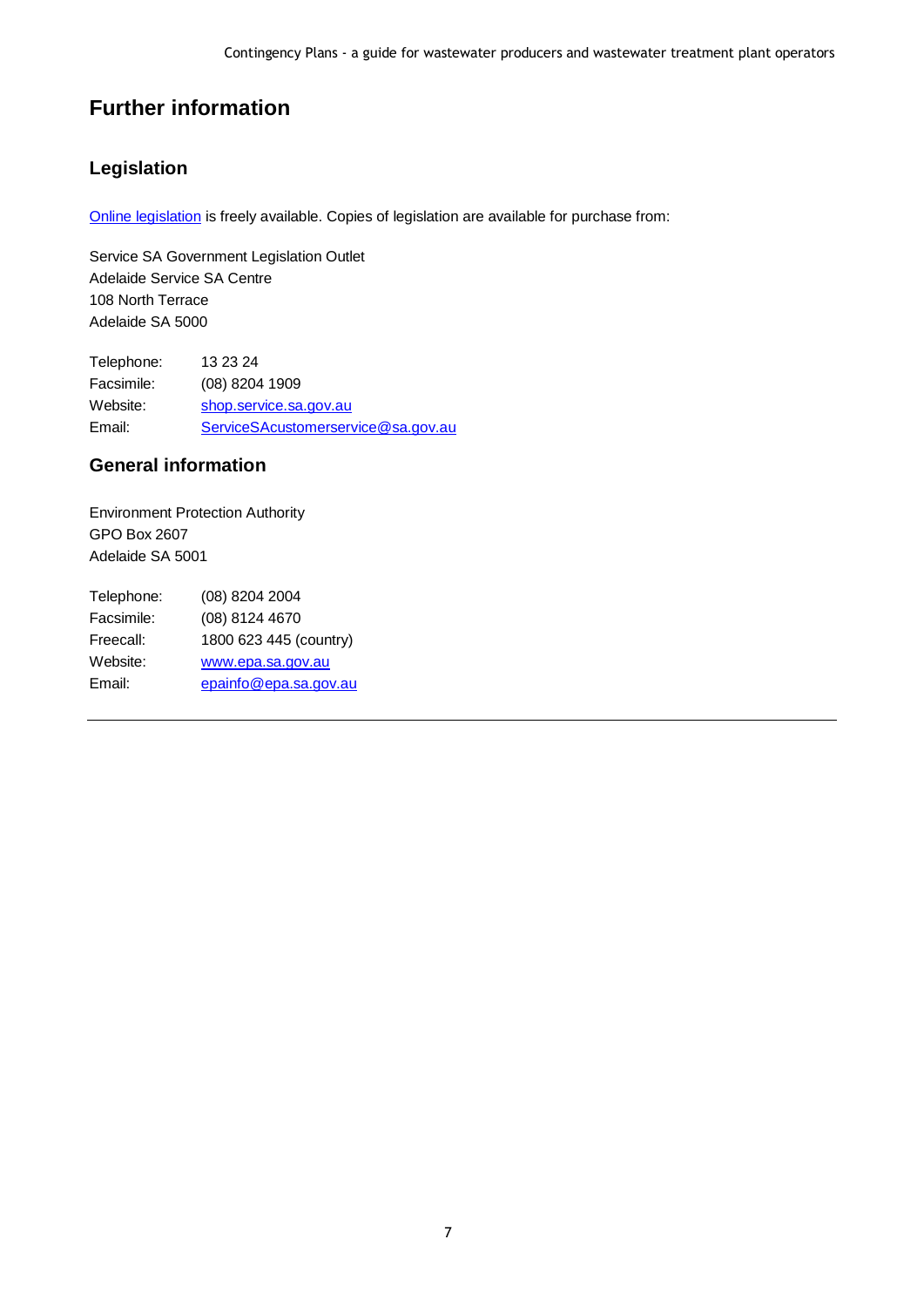## **Appendix 1 Example of an Aspects and Impacts Register (A/I Register) for food processing industries**

This A/I Register provides a limited list of typical hazards in food processing industries with on-site wastewater management systems for the purpose of providing examples. The aspects and impacts listed may not be applicable or may not present major risks to some facilities. Similarly, the risk treatment actions listed in the fifth column are provided as examples and may not present a complete or effective solution under similar situations.

The EPA recommends that an environmental audit be undertaken by each facility to produce a comprehensive list that covers all the activities on site. The major risks requiring actions should be determined using a risk matrix such as shown in Appendix 2.

| <b>Aspect</b>                                 | <b>Aspect details</b>                                                                                                                  | Impact                                                                                                                                                        | <b>Risk</b><br><b>Analysis</b>                                                                                                                   | <b>Risk Treatment Action</b>                                                 |                                                                              |                                                                     |
|-----------------------------------------------|----------------------------------------------------------------------------------------------------------------------------------------|---------------------------------------------------------------------------------------------------------------------------------------------------------------|--------------------------------------------------------------------------------------------------------------------------------------------------|------------------------------------------------------------------------------|------------------------------------------------------------------------------|---------------------------------------------------------------------|
| 1 Power failures/interruptions                | Power disruption to pump<br>transferring wastewater from sump<br>to irrigation area<br>Power disruption to treatment<br>lagoon aerator | Overflow of wastewater (leading<br>to surface water pollution)<br>Lack of oxygen supply resulting<br>in anaerobic conditions (leading<br>to odour generation) | A risk<br>analysis can<br>be carried<br>out at this<br>point to<br>clarify<br>decisions on<br>risk<br>treatment<br>action<br>(See<br>Appendix 2) |                                                                              |                                                                              | Provision of back-up diesel<br>pump<br>Provision of power generator |
| 2 Floods and storms                           | Inundation of wastewater storage,<br>treatment and disposal system by<br>floodwaters                                                   | Pollution of surface waters                                                                                                                                   |                                                                                                                                                  |                                                                              |                                                                              |                                                                     |
| 3 Accidental damage of tanks<br>by forklifts  | Escape or spillage of products to<br>surface water                                                                                     | Pollution of surface or<br>groundwater                                                                                                                        |                                                                                                                                                  |                                                                              | Bunding in accordance with EPA<br>Guidelines-Bunding and spill<br>management |                                                                     |
| 4 Rupture of product (or<br>wastewater) tanks | Escape or spillage of product (or<br>wastewater) to surface or<br>groundwater                                                          | Pollution of surface or<br>groundwater                                                                                                                        |                                                                                                                                                  | Bunding in accordance with EPA<br>Guidelines-Bunding and spill<br>management |                                                                              |                                                                     |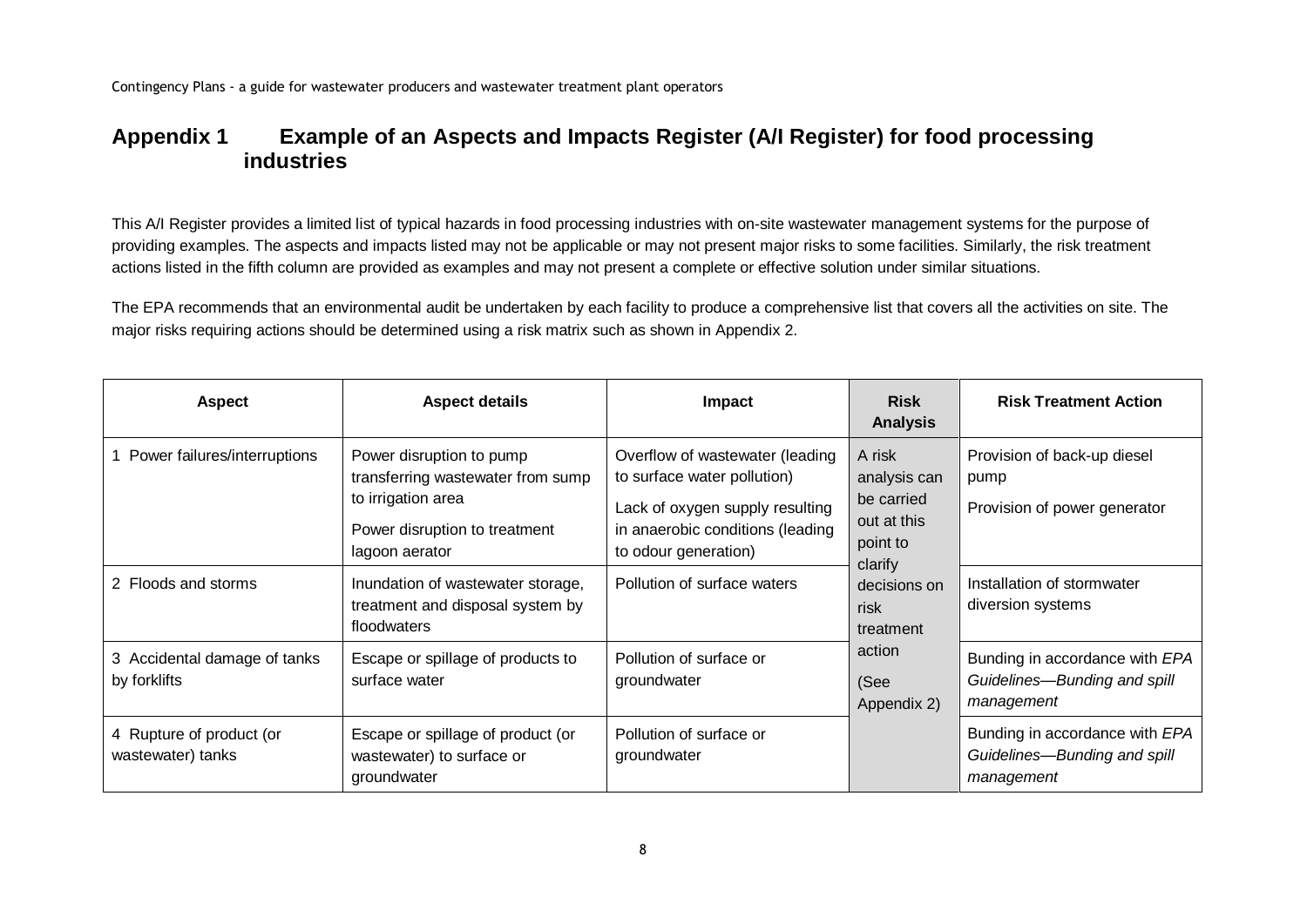| 5 Failure of pumps, pipes,<br>valves and fittings                                        | Escape or spillage of product (or<br>wastewater) to surface water<br>Runoff to neighbouring properties                                                       | Pollution of surface waters<br>Damage to property                               |                                                                         | Installation of pressure gauge<br>with electrical interlock system;<br>provision of back-up pump (in<br>case of pump failure) |
|------------------------------------------------------------------------------------------|--------------------------------------------------------------------------------------------------------------------------------------------------------------|---------------------------------------------------------------------------------|-------------------------------------------------------------------------|-------------------------------------------------------------------------------------------------------------------------------|
| 6 Accidental spillage of<br>hazardous substance during<br>loading, unloading or handling | Escape of hazardous substance to<br>stormwater drains                                                                                                        | Pollution of surface waters                                                     | A risk<br>analysis can<br>be carried                                    | Provision of spill kits                                                                                                       |
| 7 Accidental discharge of<br>hazardous materials into the<br>effluent stream             | Release of toxic materials that<br>could inhibit biological wastewater<br>treatment processes<br>Release of toxic materials to<br>wastewater-irrigated crops | Lack of biological activity<br>(leading to odour generation)<br>Damage to crops | out at this<br>point to<br>clarify<br>decisions on<br>risk<br>treatment | Installation of in-line pH or<br>dissolved oxygen probes in<br>wastewater system for detection                                |
| 8 Accidental spillage of product<br>during loading or unloading                          | Discharge to stormwater drains                                                                                                                               | Pollution of surface waters                                                     | action<br>(See<br>Appendix 2)                                           | Bunding in accordance with EPA<br>Guidelines-Bunding and spill<br>management                                                  |
| 9 Spillage of product to<br>wastewater treatment system                                  | Plant overloading                                                                                                                                            | Odour generation                                                                |                                                                         | Provision of back-up aerators                                                                                                 |
| 10 Temporary unavailability of<br>trained wastewater treatment<br>plant operators        | Inability to troubleshoot leading to<br>reduced plant efficiency or plant<br>shutdown                                                                        | Odour generation                                                                |                                                                         | Training of back-up staff                                                                                                     |
| 11 Vandalism                                                                             | Damage to equipment, tanks                                                                                                                                   | Escape of product (or<br>wastewater)<br>Escape of fumes, gases                  |                                                                         | Installation of security and<br>control devices (eg video<br>surveillance, locking<br>mechanisms)                             |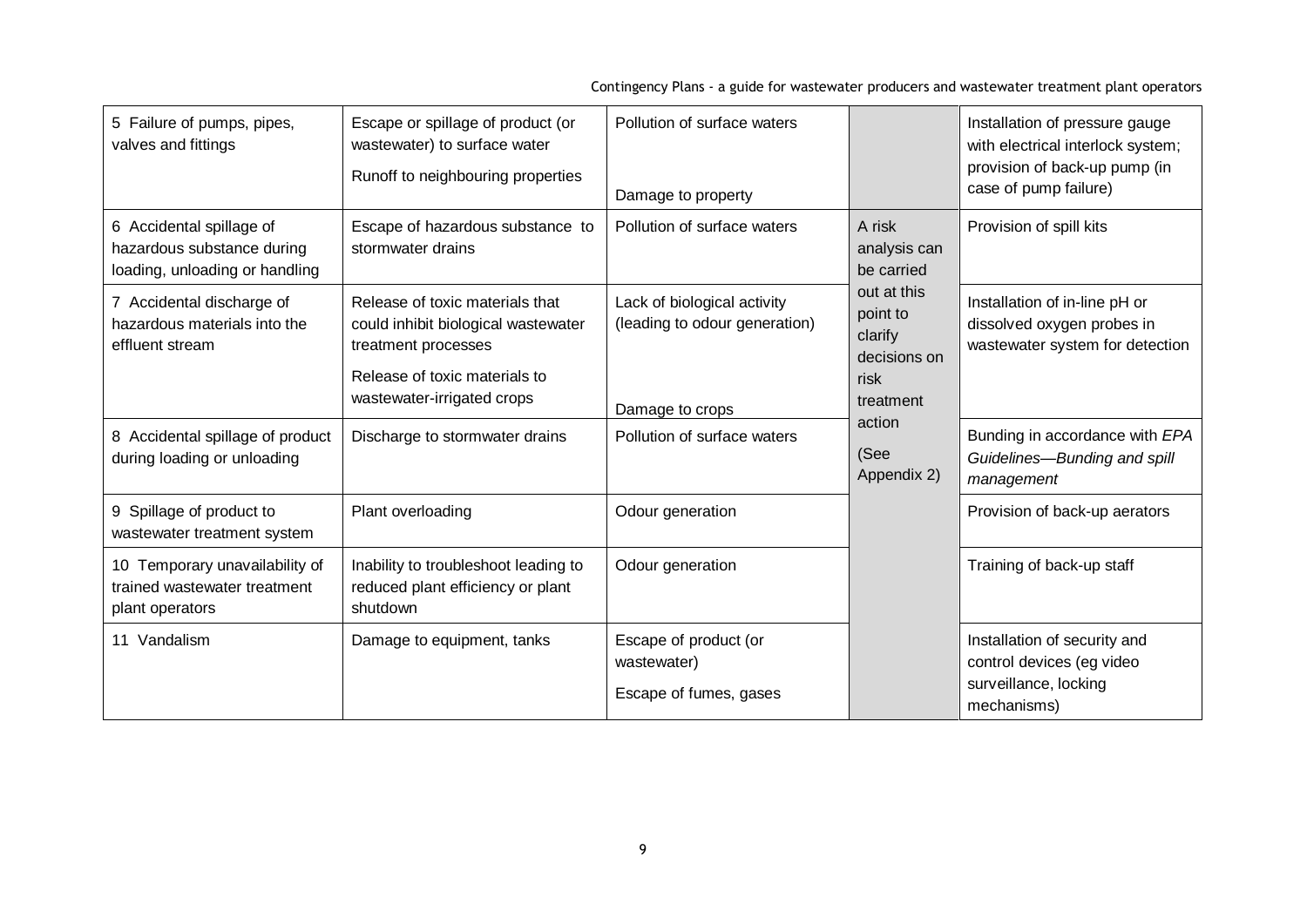## **Appendix 2 Example of a model for risk assessment**

The EPA has developed the Environmental Harm Risk Matrix (see below) for the assessment of the risk of environmental harm. It is based on the definitions of environmental harm from the EP Act, applied within the framework of the Australian Standard AS/NZS 4360:2004 Risk Management. This risk matrix is suitable for use in any situation where the level of risk of environmental harm is to be assessed.

|             | Level 5<br>High-level serious<br>environmental harm                        | <b>A5</b>              | <b>B5</b>                    | C <sub>5</sub>                | D <sub>5</sub>               | E <sub>5</sub>                     | F <sub>5</sub>                     | G5                                   |
|-------------|----------------------------------------------------------------------------|------------------------|------------------------------|-------------------------------|------------------------------|------------------------------------|------------------------------------|--------------------------------------|
|             | Level 4<br>Serious environmental harm                                      | A <sub>4</sub>         | <b>B4</b>                    | C <sub>4</sub>                | <b>D4</b>                    | <b>E4</b>                          | F4                                 | G4                                   |
| CONSEQUENCE | Level 3<br>Material environmental harm                                     | A3                     | <b>B3</b>                    | C <sub>3</sub>                | D <sub>3</sub>               | E <sub>3</sub>                     | F <sub>3</sub>                     | G <sub>3</sub>                       |
|             | Level <sub>2</sub><br>Environmental nuisance and<br>default non-compliance | A2                     | <b>B2</b>                    | C <sub>2</sub>                | D <sub>2</sub>               | E2                                 | F <sub>2</sub>                     | G <sub>2</sub>                       |
|             | Level 1<br>Minor consequence                                               | A <sub>1</sub>         | <b>B1</b>                    | C <sub>1</sub>                | D <sub>1</sub>               | E <sub>1</sub>                     | F <sub>1</sub>                     | G <sub>1</sub>                       |
|             |                                                                            | often<br>Daily or more | more often<br>Once a week or | more often<br>Once a month or | more often<br>Once a year or | or more often<br>Once in ten years | or more often<br>Once in 100 years | once in 100 years<br>Less often than |
|             |                                                                            |                        |                              |                               | <b>LIKELIHOOD</b>            |                                    |                                    |                                      |

**EPA Environmental Harm Risk Matrix<sup>3</sup>**

## **How to use the risk matrix**

l

After the environmental hazards at a site have been identified and documented in an A/I Register, they can be assessed using risk analysis. Risk analysis allows hazards to be ranked based on the level of risk, and determines which hazards present a big enough risk to consider risk treatment.

*Risk = consequence x likelihood* 

<sup>&</sup>lt;sup>3</sup> Chart sourced from *EPA Guidelines—A risk-based approach for regulating authorisation: a quideline for <i>EPA staff* (in production).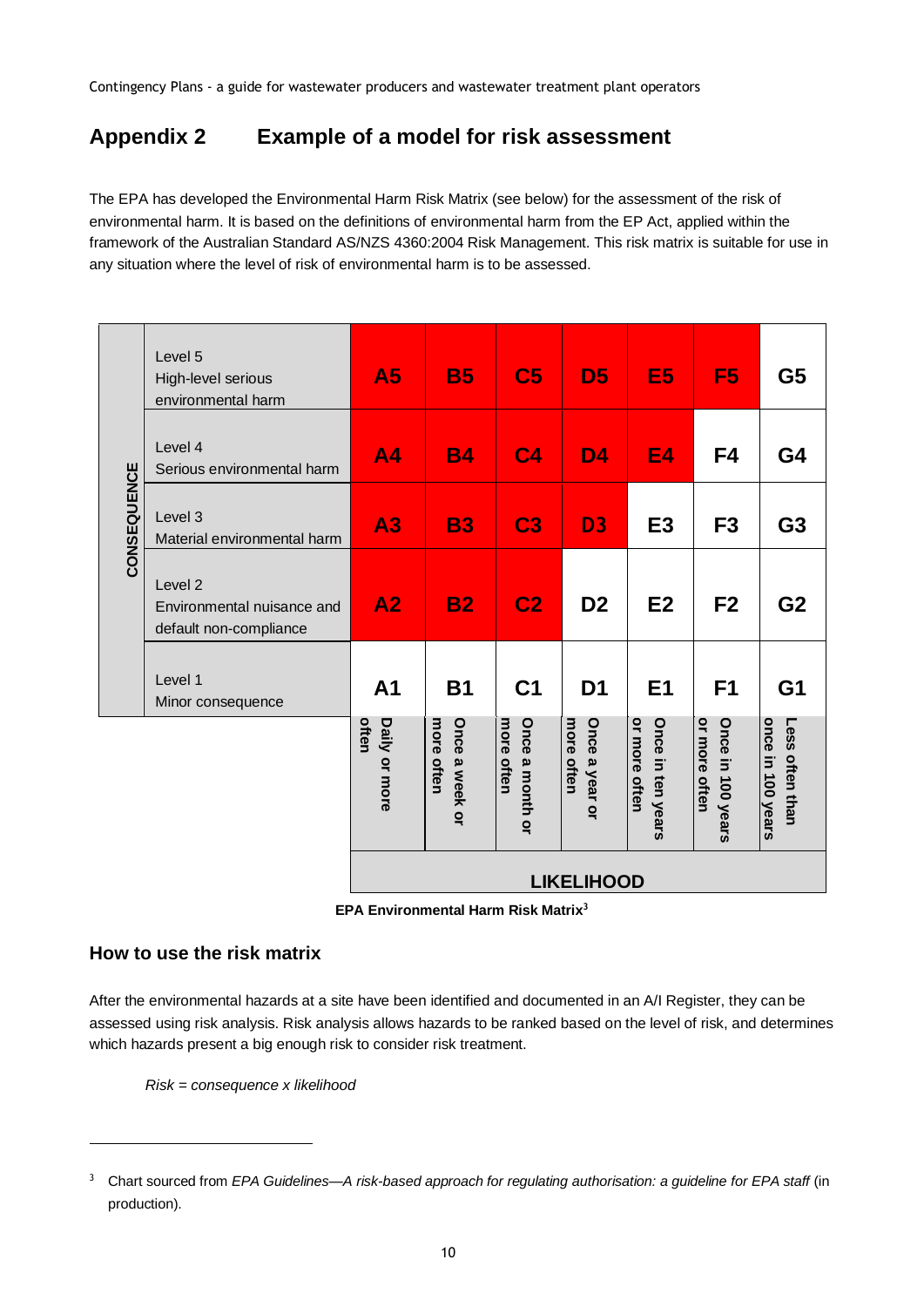The alpha-numeric codes are used to identify and record the location of a risk in the matrix. The red area signifies a risk that the EPA considers as significant enough to require appropriate risk treatment. The EPA calls these 'priority risks'.

#### **Assessment of consequence**

Assessing the level of harm, to either human health and well-being or to the natural environment, can be a complex issue. Hazards cause environmental harm in many different ways, at a range of temporal and spatial scales, to a broad range of receptors<sup>4</sup>. There are a large number of combinations of these factors.

These multiple factors mean there is no simple formula for quantifying the degree of harm that can be applied to all situations. However, the *Hazard—Pathway—Receptor* model provides an excellent tool for understanding the likely consequences of a hazard (see *EPA Guidelines: A risk-based approach for regulating authorisation*). Always attempt to estimate consequence first, then the likelihood of that consequence.

The likely consequence level of an impact may be known from past experience when the event has occurred before, or from similar events. Often, it may be necessary to estimate the consequence from knowledge of the system. Research of similar cases may provide useful information.

The consequence ratings in the risk matrix are based on the definitions of environmental harm from the EP Act.

#### *Level 1—Minor consequence*

Harm that is below the threshold of environmental nuisance and does not breach the EP Act is categorised as minor.

#### *Level 2—Environmental nuisance and default level for non-compliance*

Environmental nuisance is:

- any adverse effect on an amenity value of an area that:
	- $-$  is caused by pollution
	- unreasonably interferes with, or is likely to unreasonably interfere with, the enjoyment of the area by persons occupying a place within, or lawfully resorting to, the area.
- any unsightly or offensive condition caused by pollution.

By default, any 'environmental' contravention of the EP Act, or associated Environmental Protection Policies (EPPs) or Regulations, is also categorised at this level. If a breach leads to a higher consequence it will be classified at a higher level but never at a lower level.

#### *Level 3—Material environmental harm*

l

Environmental harm must be treated as material environmental harm if:

it consists of an environmental nuisance of a high impact or on a wide scale

<sup>4</sup> In this model 'temporal' means duration of impact, 'spatial' means the area likely to be affected and 'receptors' means all things that are impacted upon.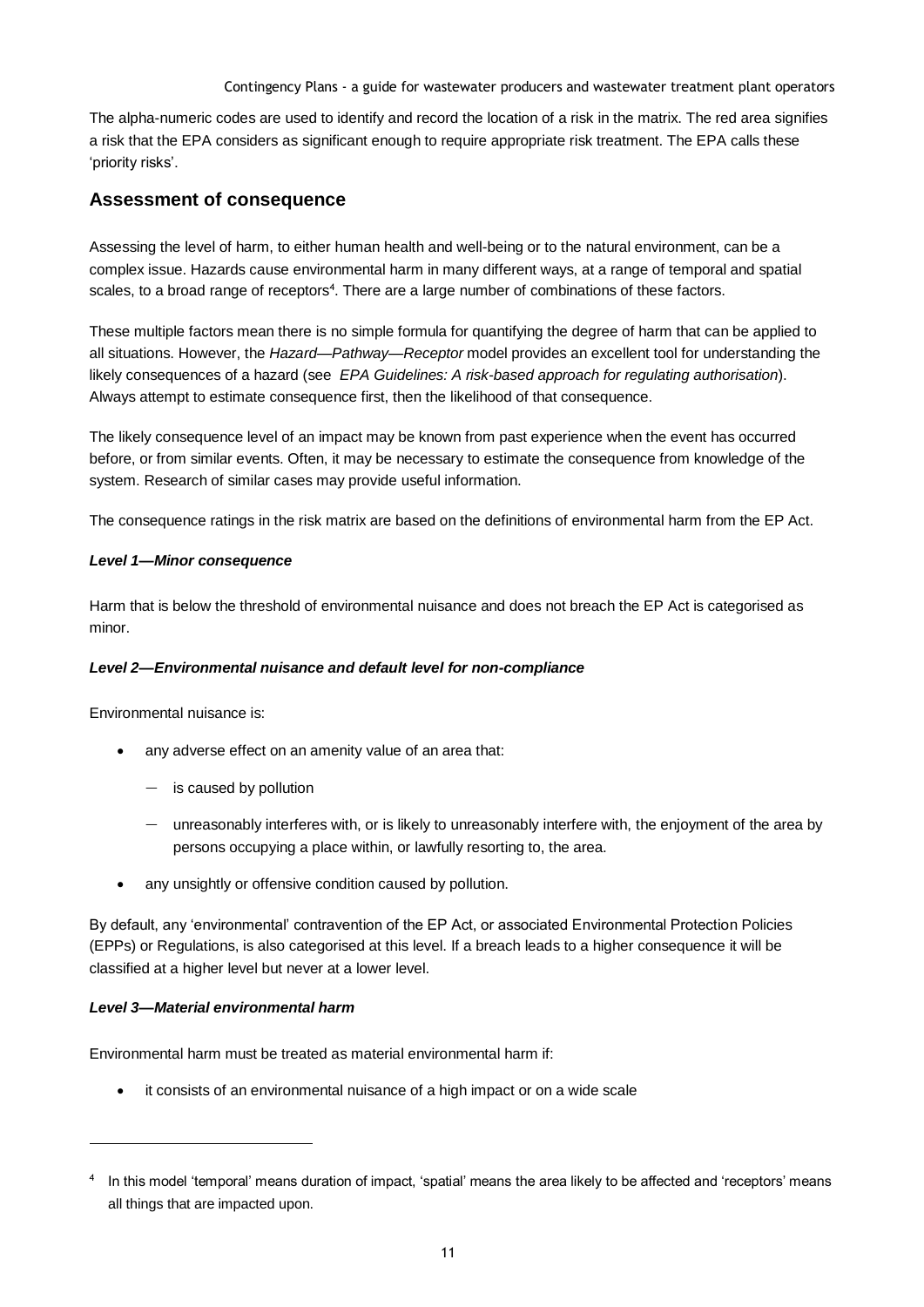- it involves actual or potential harm to the health or safety of human beings that is not trivial, or other actual or potential environmental harm (not being merely an environmental nuisance) that is not trivial
- it results in actual or potential loss or property damage of an amount, or amounts in aggregate, exceeding \$5,000.

#### *Level 4—Serious environmental harm*

Environmental harm must be treated as serious environmental harm if:

- it involves actual or potential harm to the health or safety of human beings that is of a high impact **or** on a wide scale, or other actual or potential environmental harm (not being merely an environmental nuisance) that is of a high impact **or** on a wide scale
- it results in actual or potential loss or property damage of an amount, or amounts in aggregate, exceeding \$50,000.

#### *Level 5—High-level serious environmental harm*

A high level of serious environmental harm occurs if:

- it involves actual or potential harm to the health or safety of human beings that is of a high impact **and** a wide scale, or other actual or potential environmental harm (not being merely an environmental nuisance) that is of a high impact **and** a wide scale
- it results in actual or potential loss or property damage of an amount, or amounts in aggregate, exceeding \$500,000.

## **Assessment of likelihood**

Likelihood is the chance of an environmental impact (consequence) occurring. In the EPA risk matrix, likelihood is expressed as the time period an event is predicted to occur in (eg once a month or once a year).

The level of risk is based on the likelihood of a consequence, not the likelihood of the aspect. This is because the probability of an aspect does not necessarily equal the probability of the environmental consequence (or impact) that can be caused by the aspect. For example:

- A nutrient emission may only cause an algal bloom under certain circumstances, such as when the temperature and hydrology are suitable. Therefore, while nutrient emission may occur every day, the chance of an algal bloom may only be once a year. Furthermore, there may be no chance of a bloom in winter, as the appropriate environmental conditions may only be present in summer.
- The likelihood of a rendering plant emitting odour may be once a week. However, odour emissions may only impact on residents when the wind is blowing in one direction. Therefore, the likelihood of an impact is the probability of the odour emission multiplied by the probability of the wind blowing towards local residents.

In some cases, however, the chance of an aspect will equal the chance of an impact. A spill of winery wastewater into a permanent river, for example, will always deplete oxygen leading to fish kills and the death of other aquatic organisms.

The *Hazard—Pathway—Receptor* model is a useful tool to help consider the likelihood of harm. Thinking about how the hazard impacts on the environment will help determine the relationship between these factors and the conditions under which an aspect will cause harm.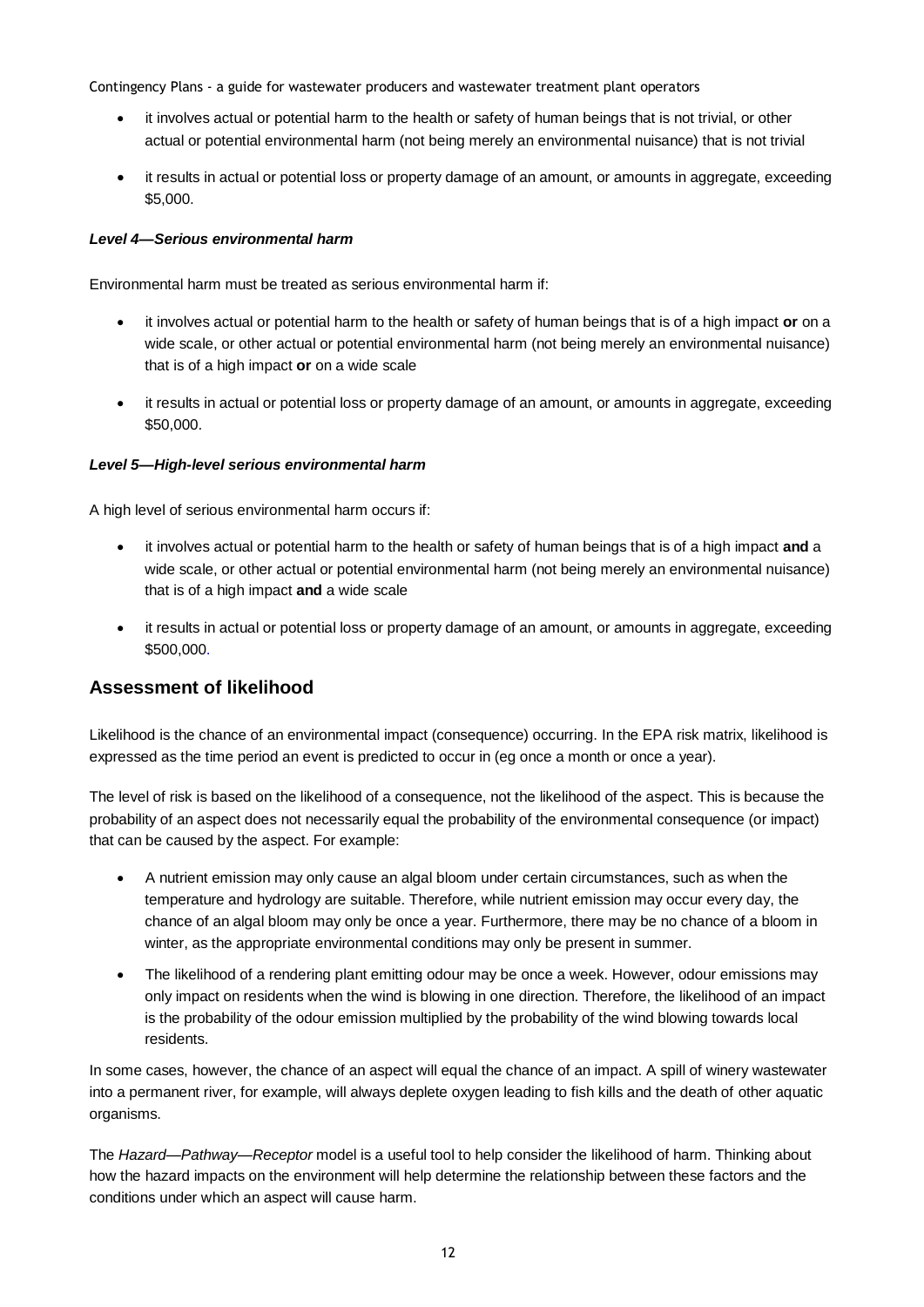If the likelihood of an aspect is predictable and the relationship between the aspect and the impact is well understood, assessment of likelihood of consequence will be relatively simple.

When aspects are not predictable, or the relationship between an aspect and an impact is not well understood, assessment of the likelihood of a consequence will be more difficult. In these cases, estimating the probability of a risk will require some personal judgment. When assessing likelihood of consequence, base the assessment on factual evidence whenever possible.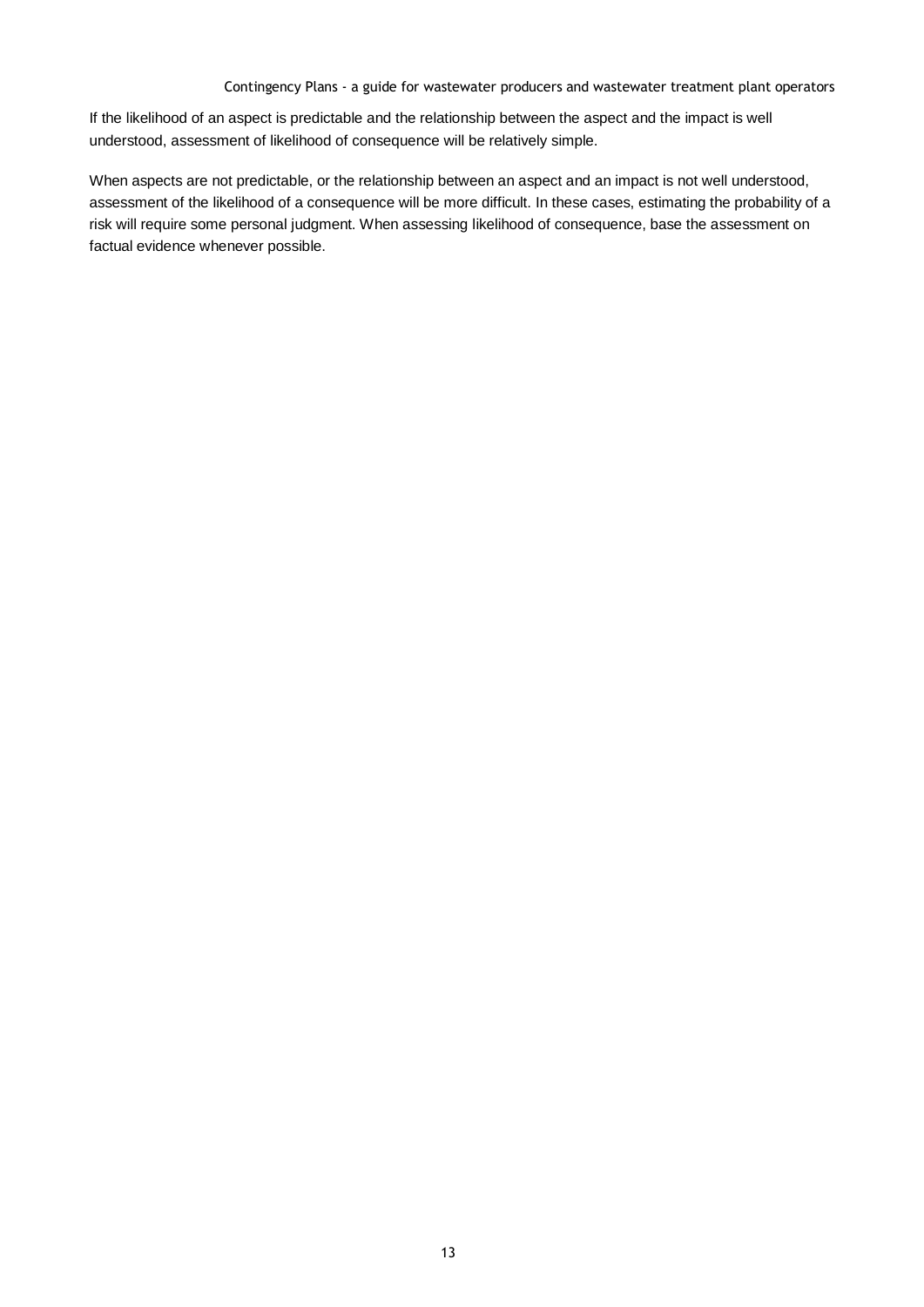## **Appendix 3 Example of risk analysis for dredging and earthworks operations**

Both dredging and earthworks drainage are licensable activities under the EP Act*.* Both activities involve the use of mechanised machinery in the vicinity of aquatic environments and are required to develop contingency plans under their EPA licence.

| <b>Typical Aspect (Cause):</b>                 | Accidental discharge of diesel, petrol, hydraulic liquid due to human or system<br>errors; equipment damage, breakdown or faults |
|------------------------------------------------|----------------------------------------------------------------------------------------------------------------------------------|
| <b>Impact (Effect):</b>                        | Water pollution caused by hydrocarbons that degrade water quality and can<br>harm wildlife and vegetation                        |
| Based on EPA experience with these activities: |                                                                                                                                  |
| Likelihood:                                    | Once a year or more often                                                                                                        |
| Consequence:                                   | Level 2—environmental nuisance or material harm depending on the amount of                                                       |

A risk analysis using the EPA Environmental Harm Risk Matrix (Appendix 2) shows that the risk (D2) falls outside the red (shaded) area, indicating that the risk is low. However, as part of best management practice, the EPA recommends the following risk treatment:

hydrocarbon lost and the receiving environment

- availability of oil spill kit
- availability of help telephone numbers
- availability of stepwise procedures to follow during spill events.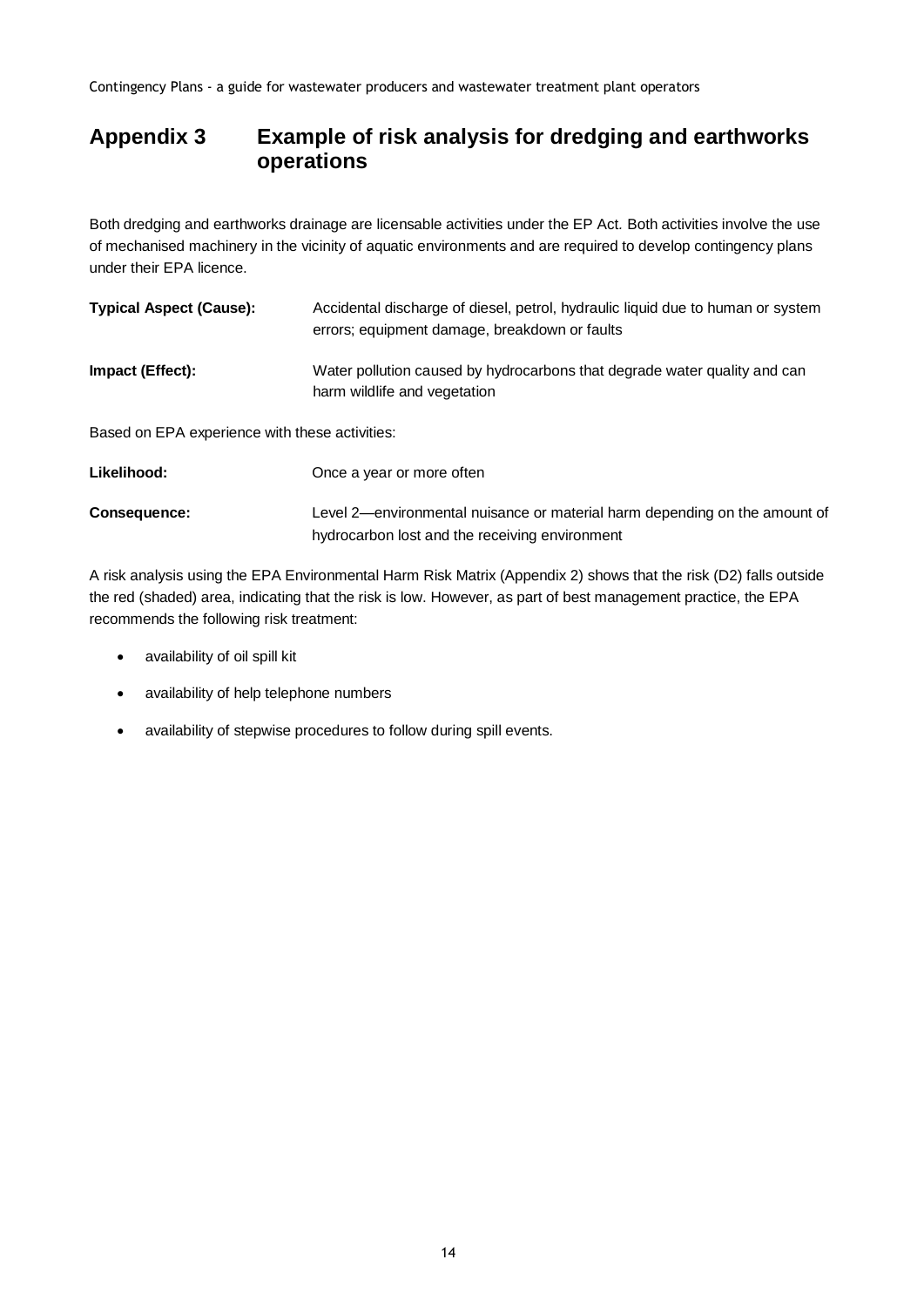## **Appendix 4 Example of stepwise action plan applicable to complex or large-scale operations**

### **Example: Break in the recycled water main**

#### *Purpose and Scope*

This contingency plan describes a course of action to follow if a leak in the recycled water main from *(organisation's name)* Wastewater Treatment Plant (WWTP) is discovered.

The recycled water main provides a chlorinated supply of recycled water to irrigators and *(facility's name)* for toilet flushing, through approximately eight kilometres of reticulation pipework ranging in size from 750 mm diameter at the storage tank down to 150 mm.

A break in the recycled water main could result in the discharge of recycled water into an area of public access or watercourse, and disruption of supply to irrigators. The recycled water is disinfected with chlorine and is potentially harmful to biota in vegetated watercourses. It contains nutrients that could stimulate undesirable algal growths in stormwater systems.

*(Maintenance company name)* is responsible for maintaining the recycled water pipe network.

### *References*

#### **Occupational Health and Safety**

Safety work instructions

#### **Contacts/notification details**

• Contingency Plan Part B for all contacts

#### *User Qualifications/Training*

Only personnel trained in the following shall undertake actions under this plan:

- knowledge of the risks associated with working with recycled water
- knowledge of the setting up road restriction signs (may not be necessary).

#### **Environmental Incident Reporting**

Contingency Plan Part C

#### **Health Alert Reporting**

• Contingency Plan Part C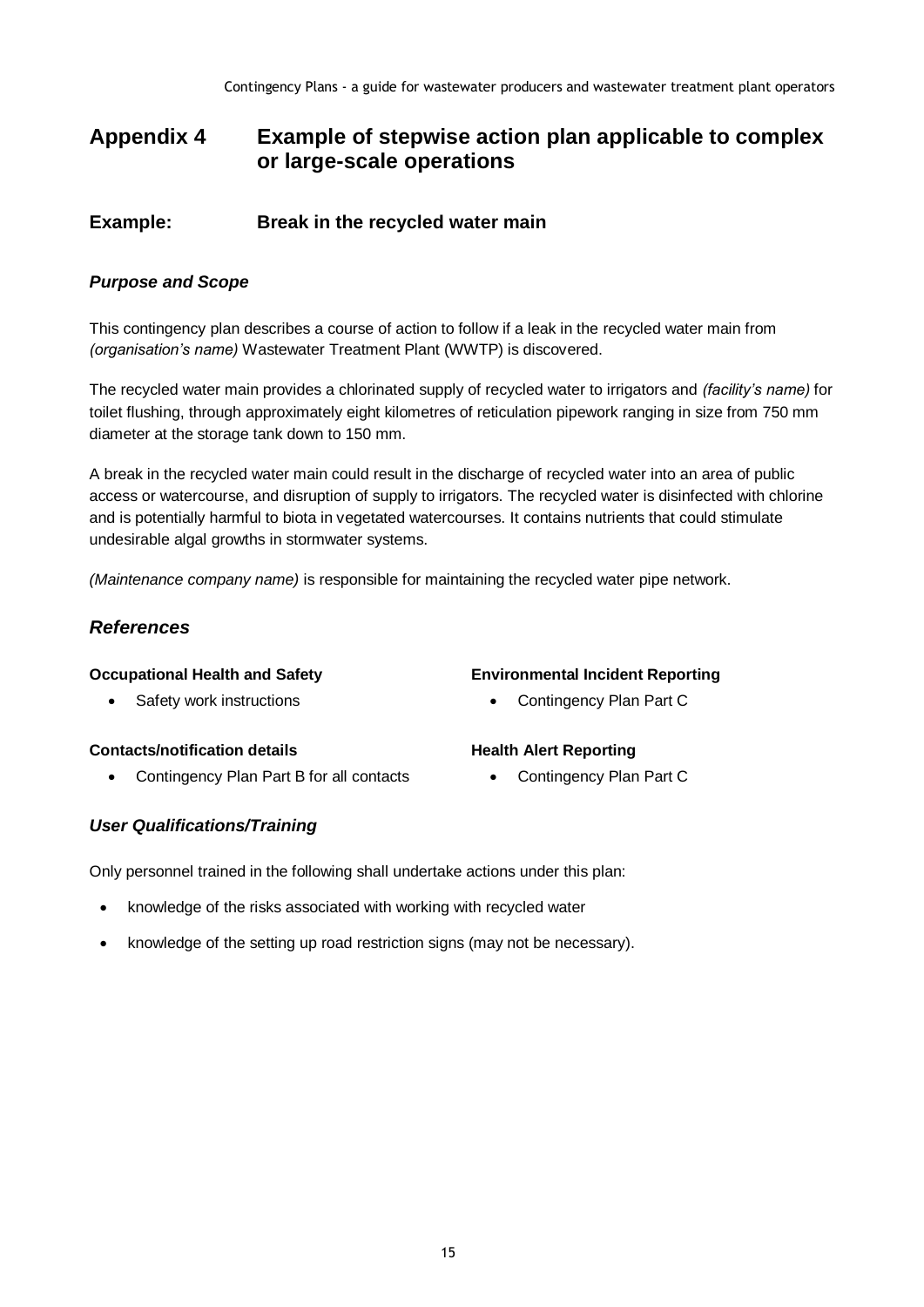## *Actions Required*

The following actions shall be performed and ticked off as completed:

| <b>Immediate Corrective Actions</b>                                                                                                                                                              |  |
|--------------------------------------------------------------------------------------------------------------------------------------------------------------------------------------------------|--|
| Process operator shall contact the plant supervisor and plant manager.                                                                                                                           |  |
| Process operator shall isolate the recycled water supply from the WWTP and the<br>affected part of the system, where possible, using the appropriate valves located within<br>the WWTP.          |  |
| Plant supervisor shall notify users whose supply will be cut off (this may be done first<br>depending upon the severity of the break) requesting them to shut down valves to their<br>system(s). |  |
| Plant supervisor shall contact (maintenance company name) services to arrange<br>network isolation and repairs to the main.                                                                      |  |

| 2 | <b>Actions to Minimise Impacts</b>                                                                                                                                                                                                                                                                                                                                                                                                                                 |  |
|---|--------------------------------------------------------------------------------------------------------------------------------------------------------------------------------------------------------------------------------------------------------------------------------------------------------------------------------------------------------------------------------------------------------------------------------------------------------------------|--|
|   | If the leak is within the WWTP boundary, the plant supervisor or designated deputy<br>shall contain the spill wherever practicable, to prevent runoff into water courses<br>and/or the stormwater drainage system. These actions should not compromise other<br>health, environmental or safety considerations. Infiltration of recycled water into<br>vegetated areas should be maximised in preference to allowing runoff to the<br>stormwater drainage network. |  |
|   | If the leak is outside the WWTP boundary, the plant supervisor or designated deputy<br>shall instruct (maintenance company name) to arrange containment and clean up of<br>the spill (wherever practicable).                                                                                                                                                                                                                                                       |  |
|   | For leaks within the WWTP boundary, the plant manager shall determine the<br>appropriate method of disposal of contained recycled water following consultation<br>with the EPA.                                                                                                                                                                                                                                                                                    |  |

| <b>Notification/Reporting</b><br>Refer to Part B for contact details. The plant manager, or designated deputy shall: |  |
|----------------------------------------------------------------------------------------------------------------------|--|
| Contact persons as per Environmental Incident Reporting procedure.                                                   |  |
| Contact persons as specified in the Health Alert Reporting procedure if required.                                    |  |
| Complete and send Environmental Incident Report if required.                                                         |  |
| Completed and send Health Alert Report if required.                                                                  |  |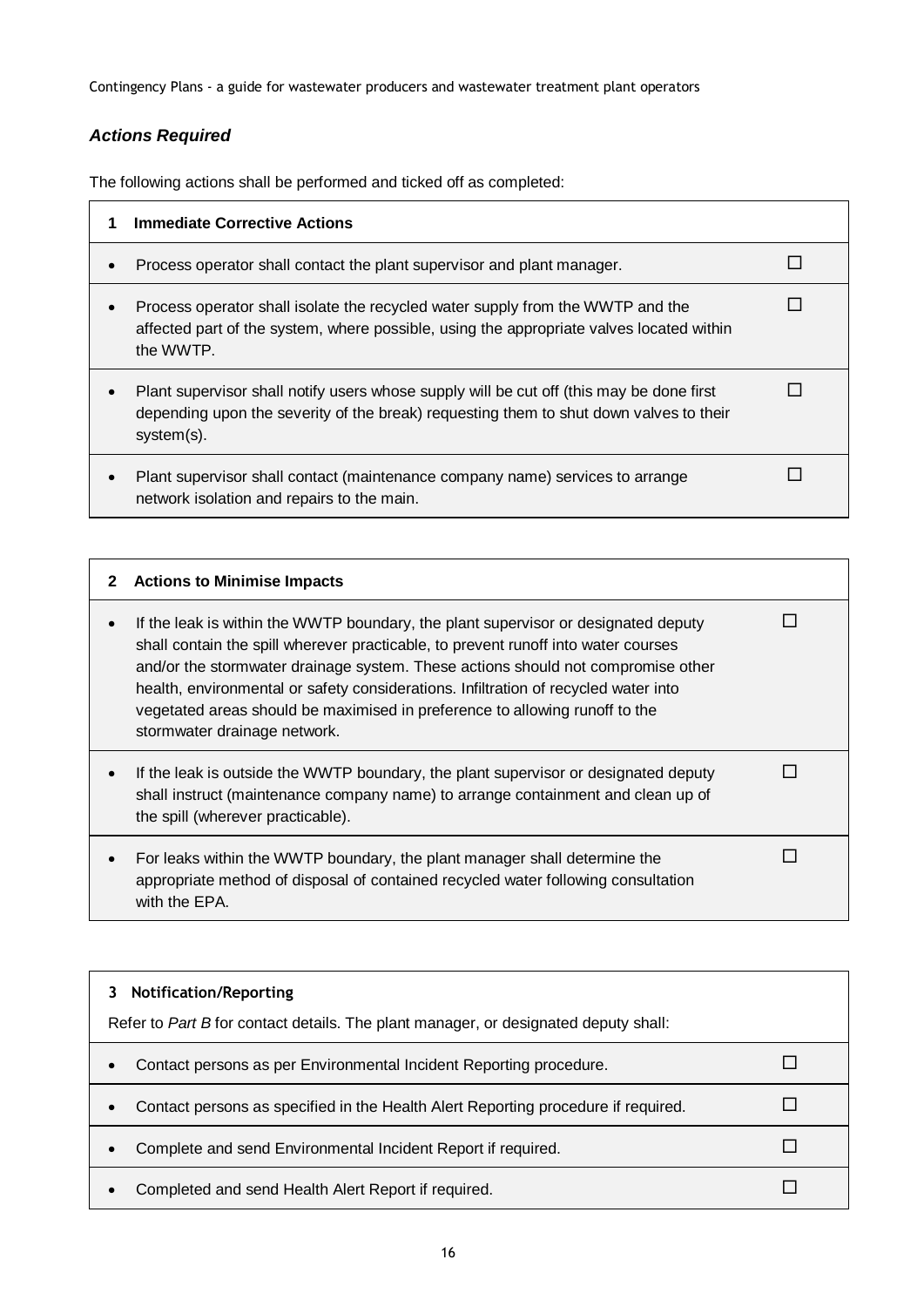| <b>Records</b>                                            |  |
|-----------------------------------------------------------|--|
| Documented evidence that the plan was actioned correctly: |  |
| <b>Completed Contingency Plan Checklist</b><br>$\bullet$  |  |
| Post event debriefing records<br>$\bullet$                |  |
| Health Alert/Notification Report if required<br>$\bullet$ |  |
| <b>Environmental Incident Report</b>                      |  |

#### **Details of Incident**

Complete as a record of what occurred:

Date Occurred:

Personnel Involved:

General Comments:

#### **Declaration**

I certify that the above is an accurate account of what occurred:

Supervisor

 *Name Signature Date*